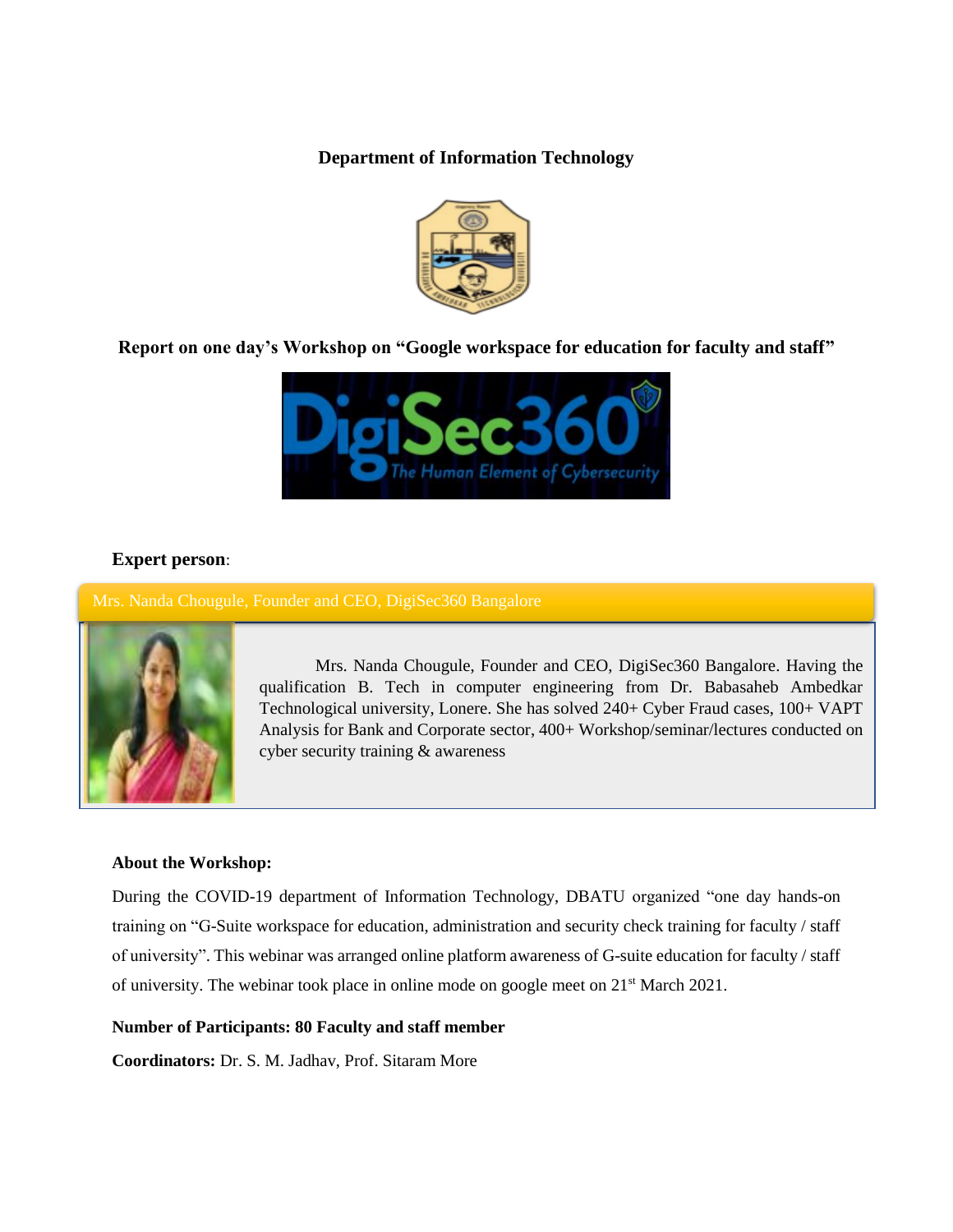### **Inaugural Session:**

The programme started with an opening remark delivered by Dr. S. M. Jadhav coordinator of the programme and head of department information technology Dr. S. R. Sutar

# **Workshop Content:**

| <b>Program Name</b>               | <b>Main Topics Covered</b>      | <b>Date /Time/ Duration</b>    |
|-----------------------------------|---------------------------------|--------------------------------|
| <b>G-Suite for education user</b> | <b>GMAIL</b>                    | General Session 1:             |
| <b>Training for the faculty</b>   | General account                 |                                |
|                                   | settings                        | Sunday, $21st$ Mar 2021,       |
| This hands-on workshop is         | Privacy and                     | 12:00 Noon                     |
| customized for faculty of         | <b>Security Settings</b>        |                                |
| DBATU to manage google            | Account recovery                |                                |
| classrooms efficiently. The       | and backup process              |                                |
| session covers essential          | Best practices and email        |                                |
| Google Workspace/ G-Suite         | etiquettes                      |                                |
| products.                         | <b>Google Drive</b>             | Session Time tentatively:      |
|                                   | How to create and               | 20 minutes                     |
|                                   | collaborate artifacts in the    |                                |
|                                   | drive                           |                                |
|                                   | <b>Shared Drive Best</b>        |                                |
|                                   | Practices                       |                                |
|                                   | Security<br>and                 |                                |
|                                   | productivity Tips               |                                |
|                                   | <b>Google Meet</b>              | Session Time tentatively:      |
|                                   | Host and Join video             | 20 minutes                     |
|                                   | meetings on phone/PC            |                                |
|                                   | Manage Google                   |                                |
|                                   | Meet settings                   |                                |
|                                   | Record calls, create            |                                |
|                                   | polls etc.                      |                                |
|                                   | Access control and              |                                |
|                                   | security Tips                   |                                |
|                                   | <b>Best</b><br>practices<br>and |                                |
|                                   | guidelines                      |                                |
|                                   | <b>Google Calendar -</b>        | Session Time tentatively:      |
|                                   | Managing calendar               | 20 minutes                     |
|                                   | Manage                          |                                |
|                                   | appointments and invite         |                                |
|                                   | others                          |                                |
|                                   | Managing email                  |                                |
|                                   | notifications                   |                                |
|                                   | Scheduling<br>and Re-           |                                |
|                                   | scheduling appointments etc.    |                                |
|                                   | <b>Google Classroom</b>         | (only for teaching staff using |
|                                   | Overview of Google              | google classroom)              |
|                                   | Classroom                       | Session Time tentatively:      |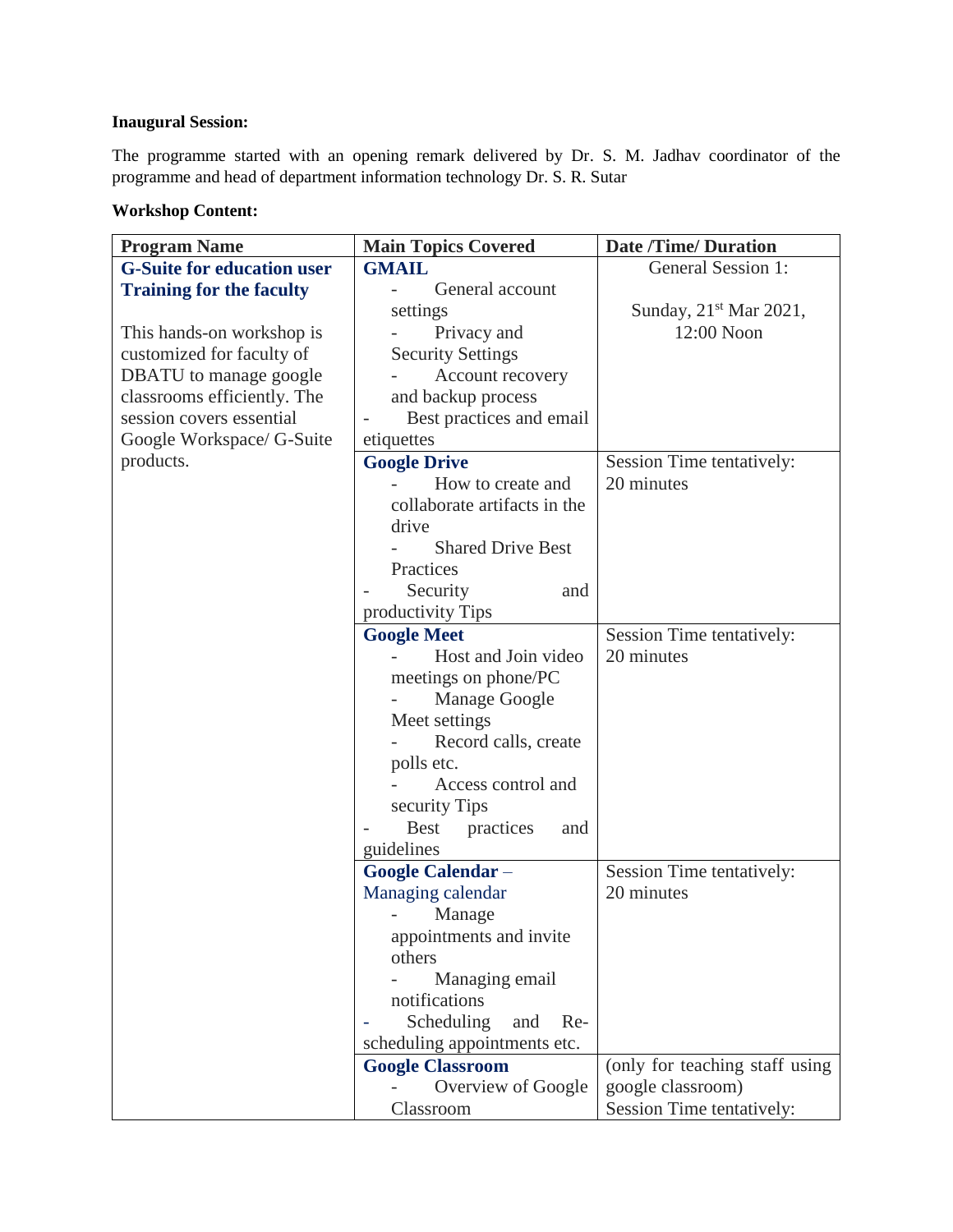| Student                        | 20 minutes                |
|--------------------------------|---------------------------|
| management                     |                           |
| Course content                 |                           |
| management                     |                           |
| Creating                       |                           |
| assignments                    |                           |
| Providing feedback             |                           |
| and grades                     |                           |
| Google sites overview          |                           |
| <b>Google Forms</b>            | Session Time tentatively: |
| Overview of google             | 20 minutes                |
| forms and types                |                           |
| How to share and               |                           |
| collaborate forms with         |                           |
| others                         |                           |
| How to setup                   |                           |
| graded quiz using forms        |                           |
| How to collect and             |                           |
| analyze responses              |                           |
| Creating data analytics        |                           |
| reports – How to export to xls |                           |
| $\sqrt{csv}$ etc               |                           |

The session was conducted on hands-on customized for faculty of DBATU to manage google classrooms efficiently. The session covers essential Google Workspace/ G-Suite products such Gmail, Drive, Classroom, Calendar, google forms, and meet. This session was full hands on took placed by Nanda madam.

# **Workshop Flyer:**